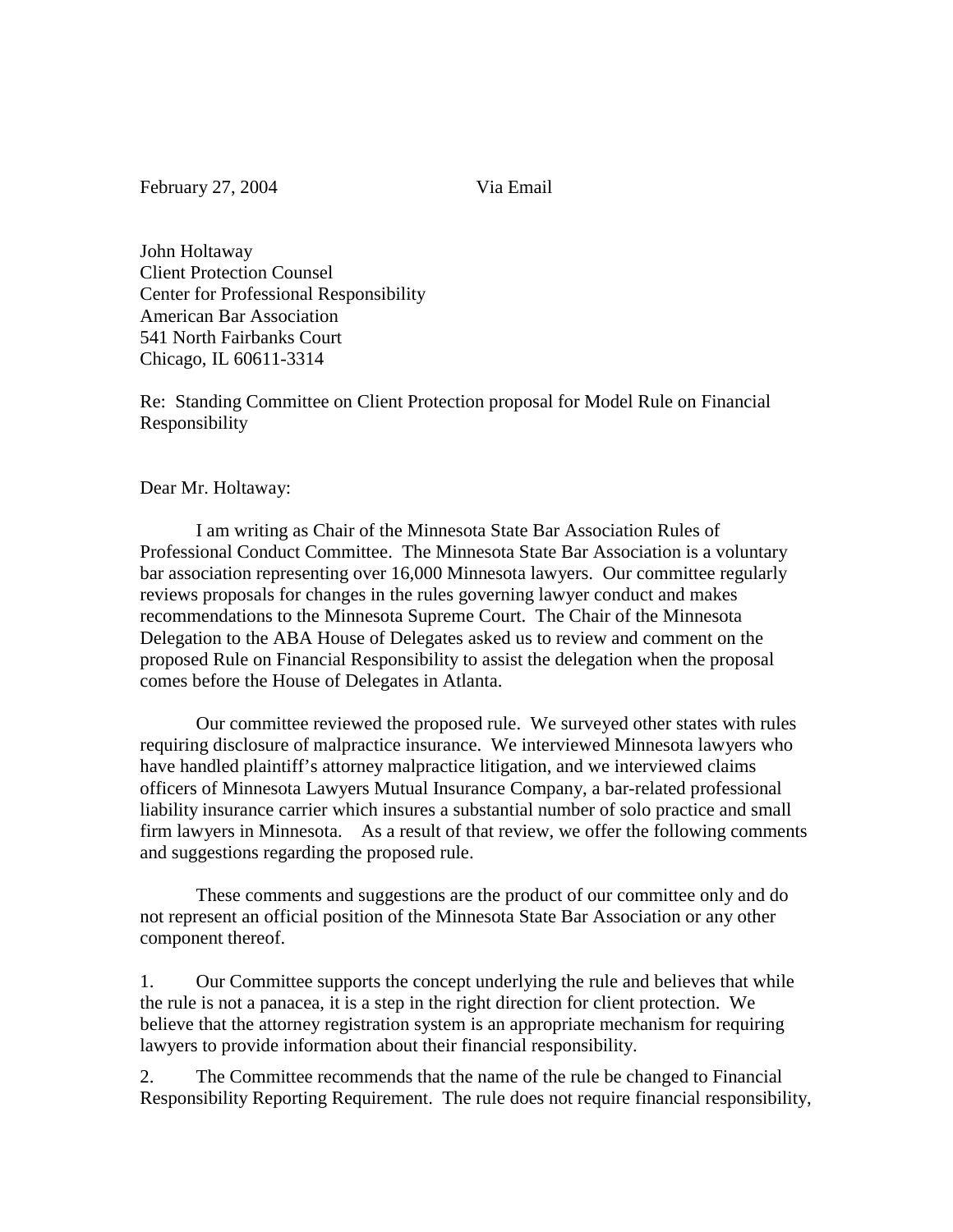but rather requires reporting of certain information from which a client or potential client can determine whether the lawyer is likely to be financially responsible in the event of a malpractice claim.

3. The Committee supports the premise that whether an attorney carries malpractice insurance or has dedicated resources with which to pay for damages caused by his/her malpractice is a fact that clients and potential clients have the right to know if they inquire.

4. The Committee supports the concept of a reporting requirement so that the public, including potential clients, has a place to check regarding an attorney's financial responsibility. Therefore the rule should incorporate a provision requiring the lawyer registration agency to make the reported information available to the public by telephone, or preferably by Internet access. The rule should also require the lawyer registration agency to publicize the availability of this information. The lawyer registration agency should inform the public of limits on the usefulness of the information, e.g., that most policies are "claims made" policies and that policies generally do not cover dishonesty or other intentional acts.

5. A simplified model reporting form should be attached to the rule. A proposed simple reporting form appears at the end of this letter.

6. The requirement that attorneys be required to report unsatisfied judgments arising out of the practice of law should be eliminated. Our Committee believes that in this respect the rule is overbroad and could not be reasonably redrafted to include only those judgments that would reflect or potentially reflect financial irresponsibility. For example, this provision appears to require reporting even under the following circumstances: (a) attorney does not know about a firm judgment because he has left the firm but the firm has an unpaid judgment relating to malpractice at a time attorney was a member of the firm entered against it since his departure; (b) the unsatisfied judgment is on appeal; (c) the unpaid judgment is in process of being paid but not yet satisfied. Attorneys may also be concerned that this reporting requirement could be used as a tool by disciplinary agencies because willful failure to pay a law-related judgment has been found in our jurisdiction and others to be serious misconduct warranting discipline. The Committee recognizes that certain attorneys have made themselves judgment-proof against malpractice judgments by transferring assets to a spouse or sheltering them in some other way. Other attorneys have discharged malpractice judgments in bankruptcy. The Committee concluded that the problems associated with this provision outweighed the possible benefits of retaining it. Because judgments are public records, it is possible for clients to get this information from other sources.

7. The minimum limits of liability coverage should be left to each jurisdiction and each jurisdiction should be urged to review the limits regularly. If this rule were before us for a recommendation to our Supreme Court, the Committee would urge minimum limits of liability of \$200,000/600,000. This is the smallest policy limit now offered by Minnesota Lawyers Mutual, the largest legal malpractice insurer in Minnesota.

8. The rule should clarify whether policies that have critical exclusions or very high deductibles constitute "coverage by professional liability insurance." Lawyer malpractice policies often limit coverage in "high-risk" areas of practice. Arguably coverage is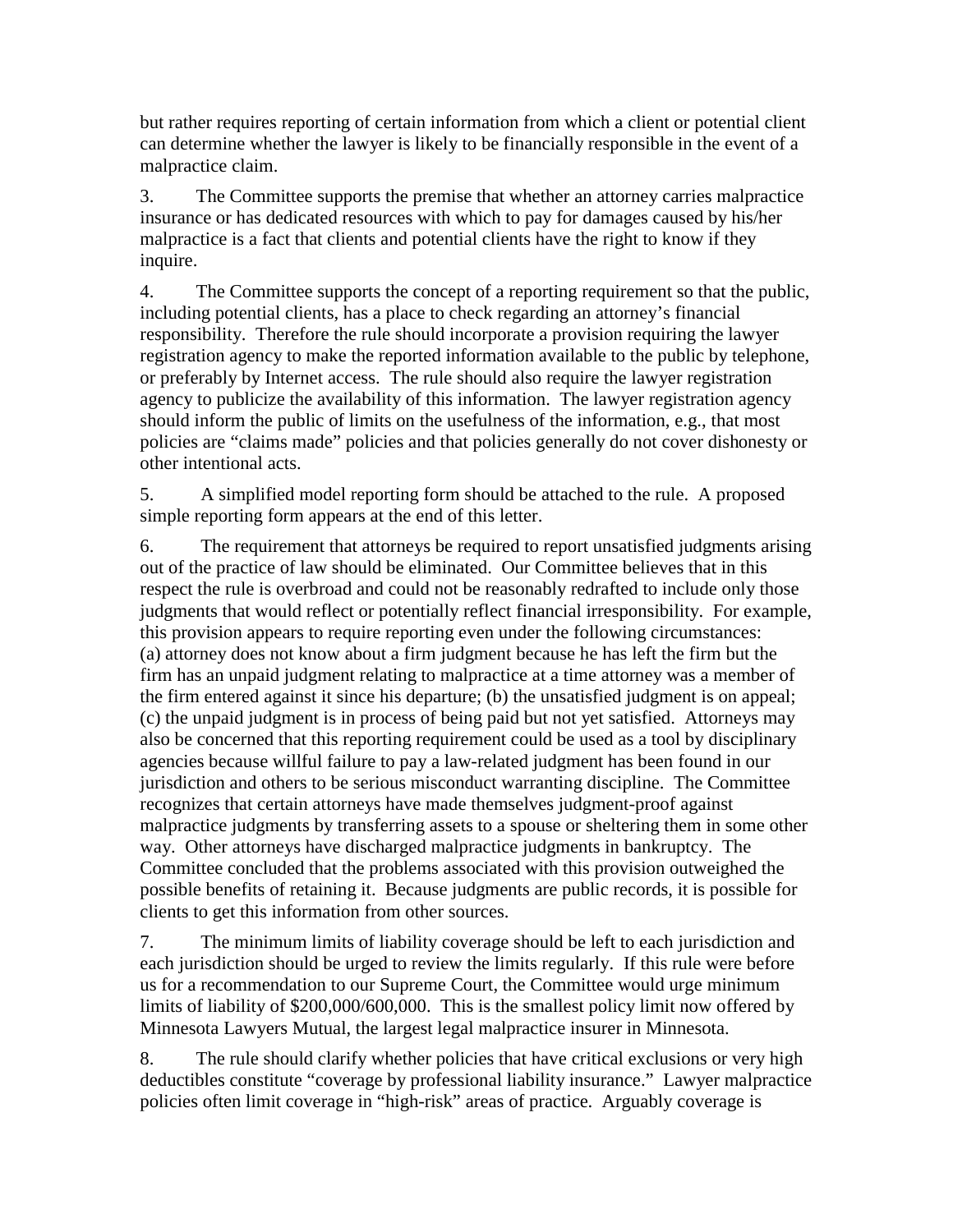illusory for a client seeking legal services in an excluded area of practice. For example, a potential client seeking immigration law services would be ill-served by a disclosure that an attorney advertising immigration law services had certified having malpractice insurance if the policy excluded immigration law from coverage. The Committee is concerned that the public could be misled by the illusion of coverage in this situation.

9. The rule should clarify whether the \$100,000 required in paragraph E of the proposal is the required amount for a single attorney or whether it is also applicable to a firm of any size. The amount may be too small if for a firm and too large if per attorney in the firm. It might be helpful to indicate how the threshold amount is determined.

10. In garnering support for this proposal, at the ABA level and for subsequent proposals to the states, it would be very helpful if the ABA committee could provide additional evidence to support the need for this rule and to show that the public is successfully accessing this information in the states which have adopted reporting rules. Other than Virginia, we do not have information that the program has been successful in the states that have adopted it. Attached to this comment is a copy of a letter we received from an attorney who handles lawyer malpractice cases and states that he will not take cases against uninsured lawyers.

Proposed modified language:

- A. Every lawyer, except a lawyer exempt under paragraph B below, shall certify to the [appropriate court or agency] on the annual attorney registration form whether the lawyer or the lawyer's law firm maintains professional liability insurance in the areas in which the lawyer practices with limits of not less than [\$200,000] per claim and [\$600,000] policy aggregate covering generally insurable acts, errors, and omissions occurring in the practice of law, other than an extended reporting endorsement. The lawyer shall immediately report in writing to the [appropriate court or agency] any change that makes this certification inaccurate or misleading.
- B. A lawyer is exempt from the requirements of paragraph A if the lawyer certifies to the [appropriate court or agency] that (1) the lawyer's income from the practice of law comes from full-time employment as a government attorney or as in-house counsel for a corporation; (2) the lawyer serves as a full-time judge; (3) the lawyer or the lawyer's law firm maintains independent security for payment of any liability of the lawyer arising from acts or omissions by the lawyer or other person employed or otherwise retained by the lawyer. Independent security must be in an amount not less than \$100,000 for a single lawyer or [\$] for a firm of [# to #] lawyers or [\$] for a firm of [more than #] lawyers, deposited in a trust designated solely for payment of claims enumerated in paragraph A of this Rule, in a [jurisdiction] trust company in the form of cash, certificate of deposit or United States Treasury obligation, a bank letter of credit or a surety or insurance company bond.
- C. The foregoing certifications shall be made available to the public by telephone or by accessing the website of the [appropriate court or agency].
- D. The license of any active lawyer who fails to so certify shall be administratively suspended until such time as the lawyer complies. Supplying false information in